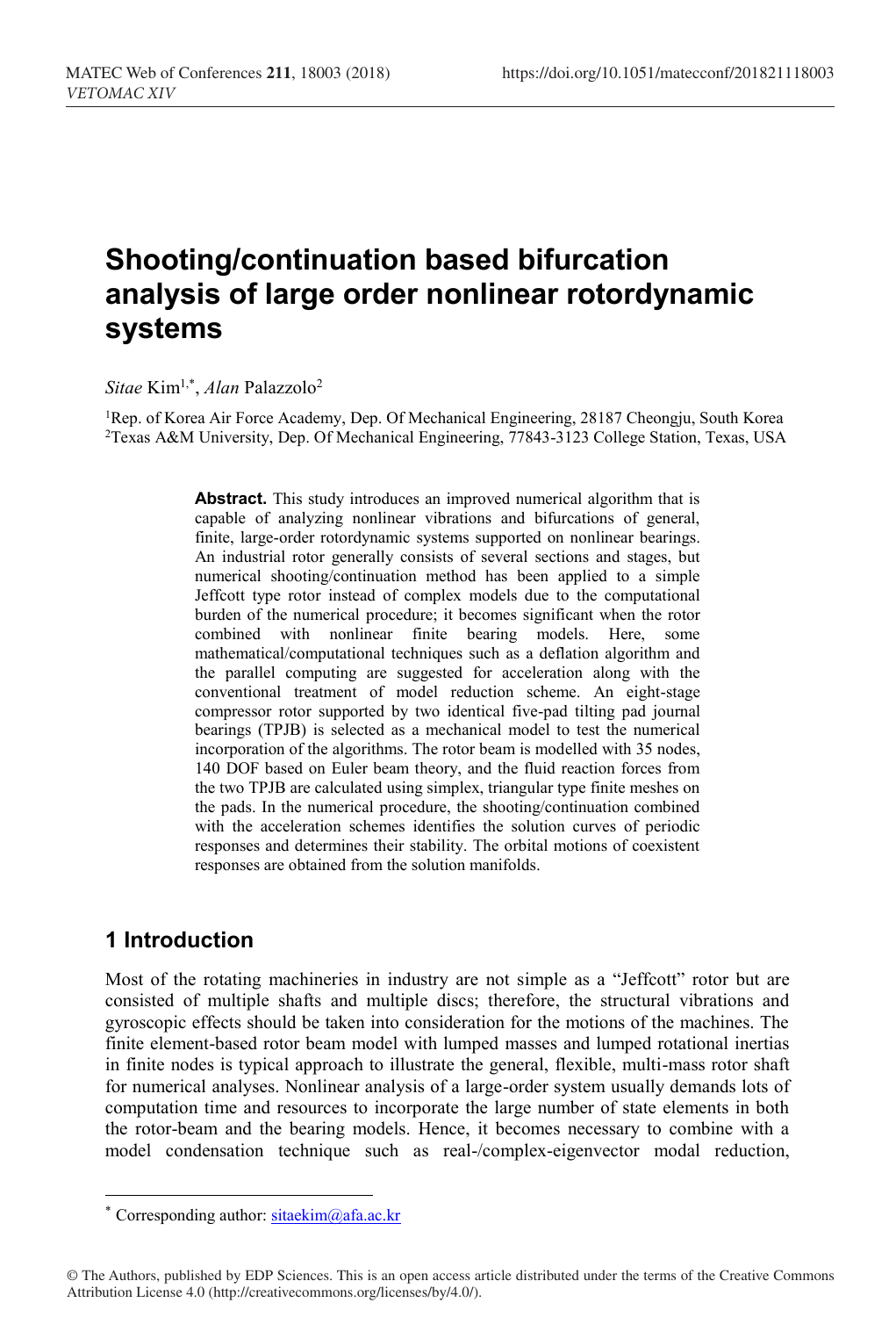component mode synthesis, and Guyan reduction, which give computational advantages by choosing important modes out of total degree of freedom (DOF) [1].

Component mode synthesis (CMS) method has been selected one very suitable model reduction scheme for nonlinear system analyses. In the procedure, it remains nonlinear associated dynamic components in physical coordinate, i.e. boundary coordinate, and transfer the other components to internal coordinate, then the system DOF is substantially reduced by choosing important modal elements. In a series of research from [2-4], CMS had been proven as an accurate dimension reduction method for transient, nonlinear rotordynamics. Meanwhile, Sundararajan and Noah first attempted to combine CMS with shooting-continuation methods to analyze a large order nonlinear rotor-bearing system [5]. In their study, a six-node shaft beam model supported on plain journal bearings was used as a mechanical model; the model has 24 DOF, and the fluid film pressures on the supports are obtained using the short bearing approximation. They obtained the unbalance response amplitude with respect to spin speeds using continuation and determined the local stability based on Floquet theory. Although they showed a possibility to extend it to large order rotor systems, the used model is simple to represent the modern industrial turbomachinery that normally consists of large number of mass/inertia components and complex bearing supports. In particular, if a finite element-based tilting pad journal bearing (TPJB) is employed to the numerical procedure, it can significantly delay the execution speed.

In this present study, mathematical and computational acceleration techniques such as a deflation algorithm and the parallel computing strategy are imported to speed up the conventional shooting/continuation-CMS algorithm. The application of two boosting schemes was introduced and verified the efficiency with a finite TPJB model [6]. The objective of this paper is to extend the solubility of the improved numerical algorithms, i.e. shooting/continuation with deflation and the parallel computing, to industrial turbomachinery applications such as a steam turbine compressor.

### **2 Theory**

This section introduces the numerical methods to obtain single/multiple solutions, bifurcations, and stability of a large order nonlinear rotor-bearing system. This research employed a fixed-interface CMS to condense the large-order systems. Then, dynamics of the reduced system are investigated using a shooting/continuation algorithm, which enhances the execution time through a deflation and the parallel computing strategies.

### **2.1 System condensation**

From finite element formulation, a rotor system may have an equation in a form of,

$$
\mathbf{M}\ddot{\mathbf{x}} + \mathbf{C}\dot{\mathbf{x}} + \mathbf{K}\mathbf{x} = \mathbf{F} \tag{1}
$$

Equation (1) can be divided and re-ordered with boundary (nonlinear) coordinate  $\mathbf{x}_b$ , and internal (static) coordinate, **x**<sup>i</sup>

$$
\begin{bmatrix} \mathbf{M}_{bb} & \mathbf{M}_{bi} \\ \mathbf{M}_{ib} & \mathbf{M}_{ii} \end{bmatrix} \begin{bmatrix} \ddot{\mathbf{x}}_{b} \\ \ddot{\mathbf{x}}_{i} \end{bmatrix} + \begin{bmatrix} \mathbf{C}_{bb} & \mathbf{C}_{bi} \\ \mathbf{C}_{ib} & \mathbf{C}_{ii} \end{bmatrix} \begin{bmatrix} \dot{\mathbf{x}}_{b} \\ \dot{\mathbf{x}}_{i} \end{bmatrix} + \begin{bmatrix} \mathbf{K}_{bb} & \mathbf{K}_{bi} \\ \mathbf{K}_{ib} & \mathbf{K}_{ii} \end{bmatrix} \begin{bmatrix} \mathbf{x}_{b} \\ \mathbf{x}_{i} \end{bmatrix} = \begin{bmatrix} \mathbf{F}_{b} \\ \mathbf{F}_{i} \end{bmatrix} + \begin{bmatrix} \mathbf{F}_{ns,b} \\ \mathbf{F}_{ns,i} \end{bmatrix}
$$
(2)

where  $\mathbf{F}_b$  is nonlinear force,  $\mathbf{F}_i$  is force acting at internal coordinate, e.g. unbalance force. **F**ns,b and **F**ns,i are non-symmetric element forces from bearings, seals, or other properties at boundary coordinate and internal coordinate, respectively. In CMS, the motion of internal coordinate is assumed as a combination of normal mode and static mode such that: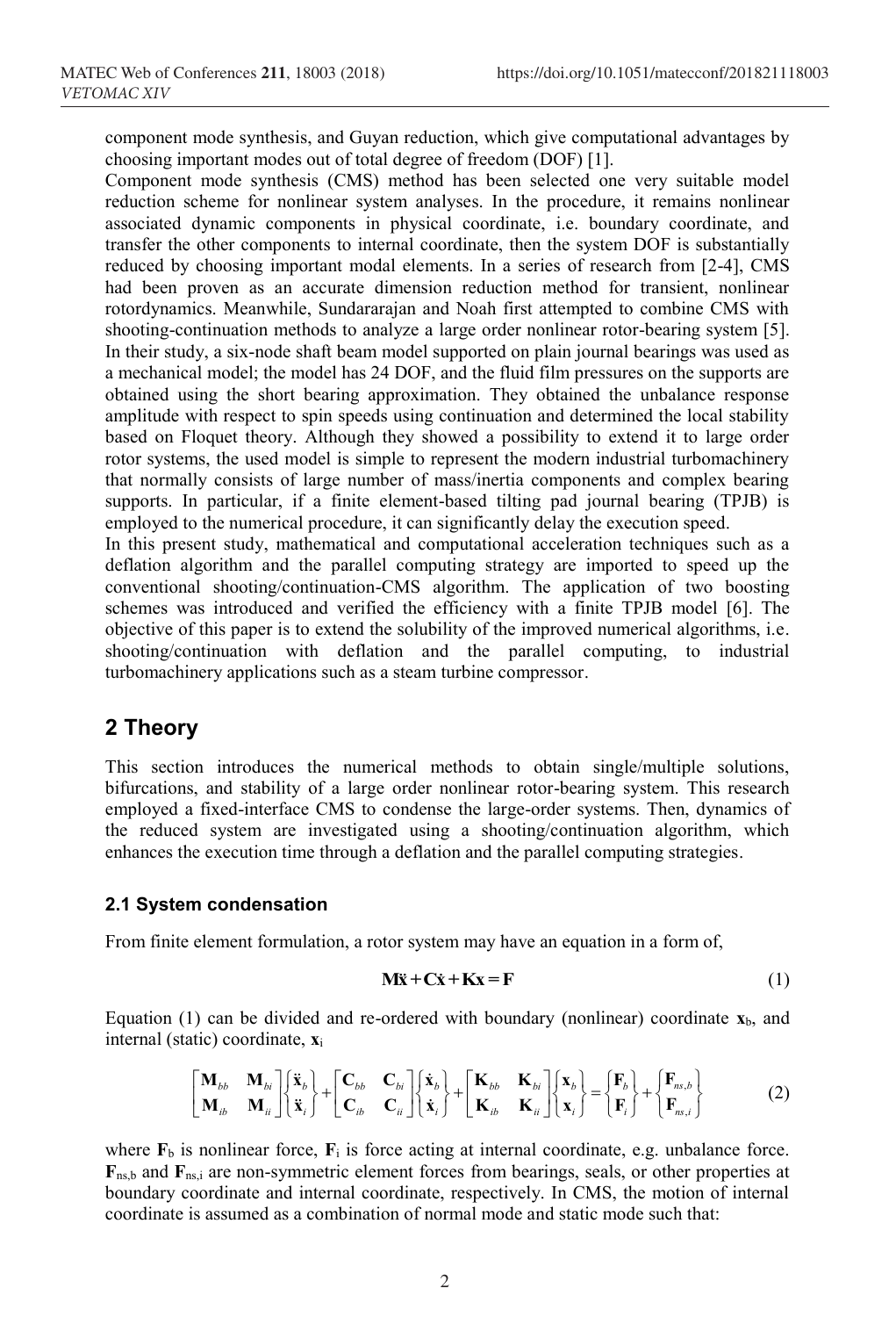$$
\mathbf{x}_{i} = \mathbf{x}_{i\_normal} + \mathbf{x}_{i\_static} = \mathbf{A}\mathbf{q}_{i} - \mathbf{K}_{ii}^{-1}\mathbf{K}_{ib}\mathbf{x}_{b}
$$
(3)

where **q** is the modal vector. This treatment can transfer internal coordinate to modal coordinate such that:

$$
\begin{bmatrix} \mathbf{M}_{11} & \mathbf{M}_{12} \\ \mathbf{M}_{21} & \mathbf{M}_{22} \end{bmatrix} \begin{bmatrix} \ddot{\mathbf{x}}_b \\ \ddot{\mathbf{q}} \end{bmatrix} + \begin{bmatrix} \mathbf{C}_{11} & \mathbf{C}_{12} \\ \mathbf{C}_{21} & \mathbf{C}_{22} \end{bmatrix} \begin{bmatrix} \dot{\mathbf{x}}_b \\ \dot{\mathbf{q}} \end{bmatrix} + \begin{bmatrix} \mathbf{K}_{11} & \mathbf{K}_{12} \\ \mathbf{K}_{21} & \mathbf{K}_{22} \end{bmatrix} \begin{bmatrix} \mathbf{x}_b \\ \mathbf{q} \end{bmatrix} = \begin{bmatrix} \mathbf{F}_1 \\ \mathbf{F}_2 \end{bmatrix}
$$
(4)

By selecting important modes, which are generally low natural frequency modes under/slightly above the operation speed, total DOF of the original system can be remarkably reduced. Detailed numerical formulations of CMS are well described in [1, 5].

#### **2.2 Shooting/continuation method**

A shooting method identifies a periodic solution of a two-boundary value problem. If a system has τ-period external excitation that is normally corresponded to the rotor spin period, a solution typically exhibits to a rational multiple of the period. Such a nonautonomous case, the shooting searches the solution through the following iterative step such that:

$$
\mathbf{x}_{0}^{i+1} = \mathbf{x}_{0}^{i} + \left[\mathbf{J}_{x}^{i} - \mathbf{I}\right]^{-1} \left\{\mathbf{x}_{0}^{i} - \mathbf{x}_{T}\left(\mathbf{x}_{0}^{i}\right)\right\}
$$
 (5)

where **J** is Jacobian matrix and **I** is identity matrix. For a large order system, an initial state vector, **x**0, for shooting consists of physical and modal coordinates. In physical coordinate, an initial condition (IC) for position and velocity of the journal center at nonlinear bearing locations and IC for bearing itself, for instance, pad angles, is randomly produced within a predefined limit range. On the other hand, a guess for modal coordinate state vector, is generated in descending order.

Using a group of initial guesses, the shooting with CMS begins the solution search procedure. If a single or multiple solution is identified, then each solution can stretch out a solution branch with regard to a control parameter,  $\eta$ , using the arc-length continuation method. The numerical procedure can be expressed as follows:

$$
\begin{Bmatrix} \mathbf{x}_{n}^{i+1} \\ \boldsymbol{\eta}_{n}^{i+1} \end{Bmatrix} = \begin{Bmatrix} \mathbf{x}_{n}^{i} \\ \boldsymbol{\eta}_{n}^{i} \end{Bmatrix} + \begin{bmatrix} \mathbf{J}_{x}^{i} & \mathbf{J}_{\eta}^{i} \\ \frac{\partial \mathbf{g}_{n}^{i}}{\partial \mathbf{x}} & \frac{\partial \mathbf{g}_{n}^{i}}{\partial \eta} \end{bmatrix}^{-1} \begin{Bmatrix} -\mathbf{f}(\mathbf{x}_{n}^{i}, \boldsymbol{\eta}_{n}^{i}) \\ -g(\mathbf{x}_{n}^{i}, \boldsymbol{\eta}_{n}^{i}, s) \end{Bmatrix}
$$
(2)

where *g* is a constraint function, and *s* is the arc-length of the curve. Numerical details of shooting and continuation are well defined in [7].

#### **2.3 Parallel computing and deflation**

Though a system has the drastically reduced DOF, a shooting/continuation still has an issue to handle the strong local nonlinear force elements such as bearings, seals, squeeze film dampers. As modern turbomachinery tends to increase the speeds and payloads, the bearing support also has to extend performance, which generally requires functional, geometrical complexity such as a tilting pad journal bearing. In such a case, the use of infinitely short/long bearing approximation that was usually applied to the classical shooting/continuation has a limit to accurately predict the fluid reaction force.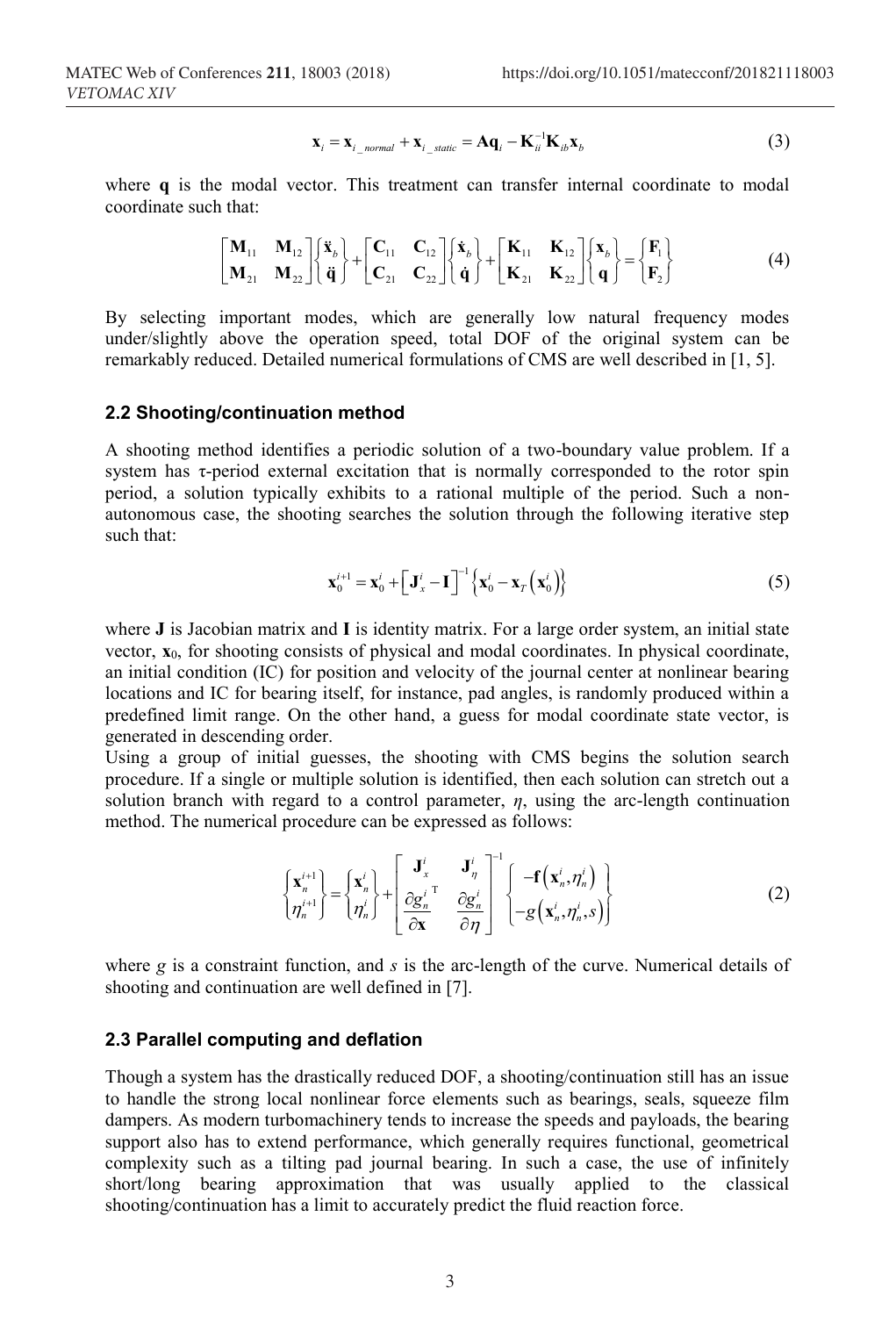Alternatively, a finite element-based bearing model seems a proper substitute, it, however, demands lots of computational resource and time to the iterative search procedure in the numerical methods. A combination of acceleration techniques is introduced as a treatment to this issue as shown in Fig. 1. The improved solution procedure utilizes the parallel computing and a deflation algorithm, so Jacobian matrix is provided in parallelized calculations and updated by a newly found solution. The efficiency of the acceleration techniques is quantitatively examined in [6].



**Figure 1.** Improved shooting algorithm with the parallel computing and the deflation (from [6])

### **3 Finite rotor-bearing model**

#### **3.1 Eight-stage compressor supported on TPJBs**

The rotor geometry for the present study follows the eight-stage centrifugal compressor model as shown in Fig. 2 (a), which was introduced in [8]. The compressor rotor is modelled as a 35-station finite element beam; the mechanical cross-sectional parameters are specified in [8]. In this study, the added properties at nodes (i.e. weight, transverse moment of inertia and polar moment of inertia) have three times increased values than the original data to lend emphasis on nonlinear behaviors; according to [7], a heavily loaded rotor has higher possibility of various nonlinear responses such as sub-/super-synchronous, quasiperiodic, chaotic vibrations. The compressor rotor is supported on two identical five-pad TPJBs as shown in Fig. 2 (b) and the TPJB specification is shown in Table 1. In general, a rotor hardly maintains perfectly balanced condition, it is assumed that an external excitation induced by imbalance on the fourth compressor disc (i.e.  $e_{\rm imb} = 1.5C_b$  at 16th node) is applied to the system.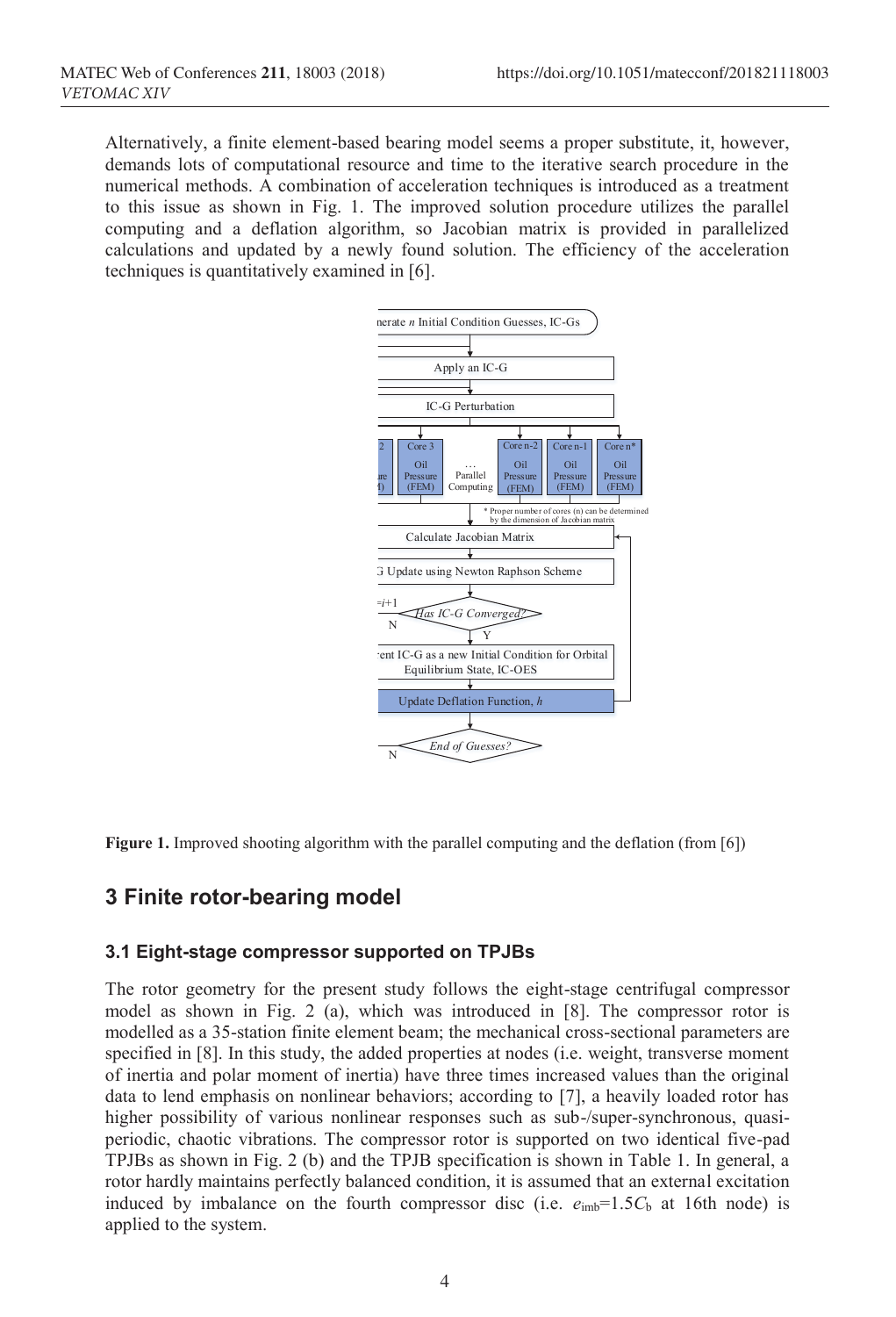

**Figure 2.** Finite element rotor-bearing models: (a) eight stage compressor, (b) 5-pad tilting pad journal bearing

| <b>Bearing parameter</b>  | Value [unit]          | Pad parameter               | Value [unit]                        |
|---------------------------|-----------------------|-----------------------------|-------------------------------------|
| Journal diameter $(D)$    | $0.1272$ [ <i>m</i> ] | Num. of pads (arclength)    | $5(60^{\circ}, \text{load on pad})$ |
| Bearing length $(L)$      | $0.0636$ [ <i>m</i> ] | Pad preload $(mp)$          | 0.5                                 |
| Lubricant viscosity       | 13.8 [ $cP$ ]         | Pad offset $(\alpha/\beta)$ | 0.5                                 |
| Bearing clearance $(C_b)$ | 101.6 [ $\mu$ m]      | Pad clearance $(C_p)$       | 203.2 [ $\mu$ m]                    |

**Table 1.** TPJB specifications

### **3.2 Model reduction with CMS**

Instead of the use of full DOF compressor-TPJB model, CMS reduces the model DOF, and it is applied to the numerical investigation; the reduced compressor beam retains 12 DOF out of 140 DOF for the beam elements; here, 4 DOF associated to lateral and vertical movements of the shaft at bearing positions locates in physical coordinate, and the other 8 DOF exists in modal coordinate. On the other hand, the rotational movements of the tilt pads are entirely remained at physical coordinate. Hence, the reduced finite compressor-TPJB model has 22 DOF in total.

### **4 Bifurcation analysis**

The bifurcation diagrams are obtained using the introduced shooting/continuation with the acceleration schemes of the parallel computing, deflation, and CMS. The control parameter of continuation is the rotor spin speed (rad/sec), and it proceeds for each harmonic solution identified by the shooting method; here, three coexistent periodic responses, e.g. 1/2*τ*, 1*τ*, 2*τ*, are obtained as shown in Fig. 3. Floquet multipliers of each solution are utilized to determine local stability and bifurcation events. To illustrate the solution branch, the maximum and minimum values of the non-dimensional vertical displacements of rotor at the bearing position, *y*/*C*b, are plotted for each periodic solution as in Fig. 4.

In low spin speeds, the journal maintains a stable  $1\times$  synchronous response and it locates near the bearing clearance area due to the static load of the compressor. After undergoing a resonance near 550 rad/s, a critical bifurcation occurs at 1060 rad/s, which causes the  $1\times$ synchronous response loses its stability and appearance of an unstable  $1/2 \times sub$ synchronous response; since all the periodic solutions are unstable, it can be interpreted that an aperiodic or a quasi-periodic response appears in steady motion and acts as an attractor. Then, the two periodic solutions converge at 1550 rad/s, and it turns to a stable  $1 \times$ synchronous response. After all, they separate again at 1650 rad/s with losing the stability. Meanwhile, the unstable  $2 \times$  super-synchronous response appears all along the operation condition; though it is unstable over the control parameter ranges, this result implies that a rotor system with TPJB supports can shortly exhibit a super-synchronous response by any condition of disturbance during operations.